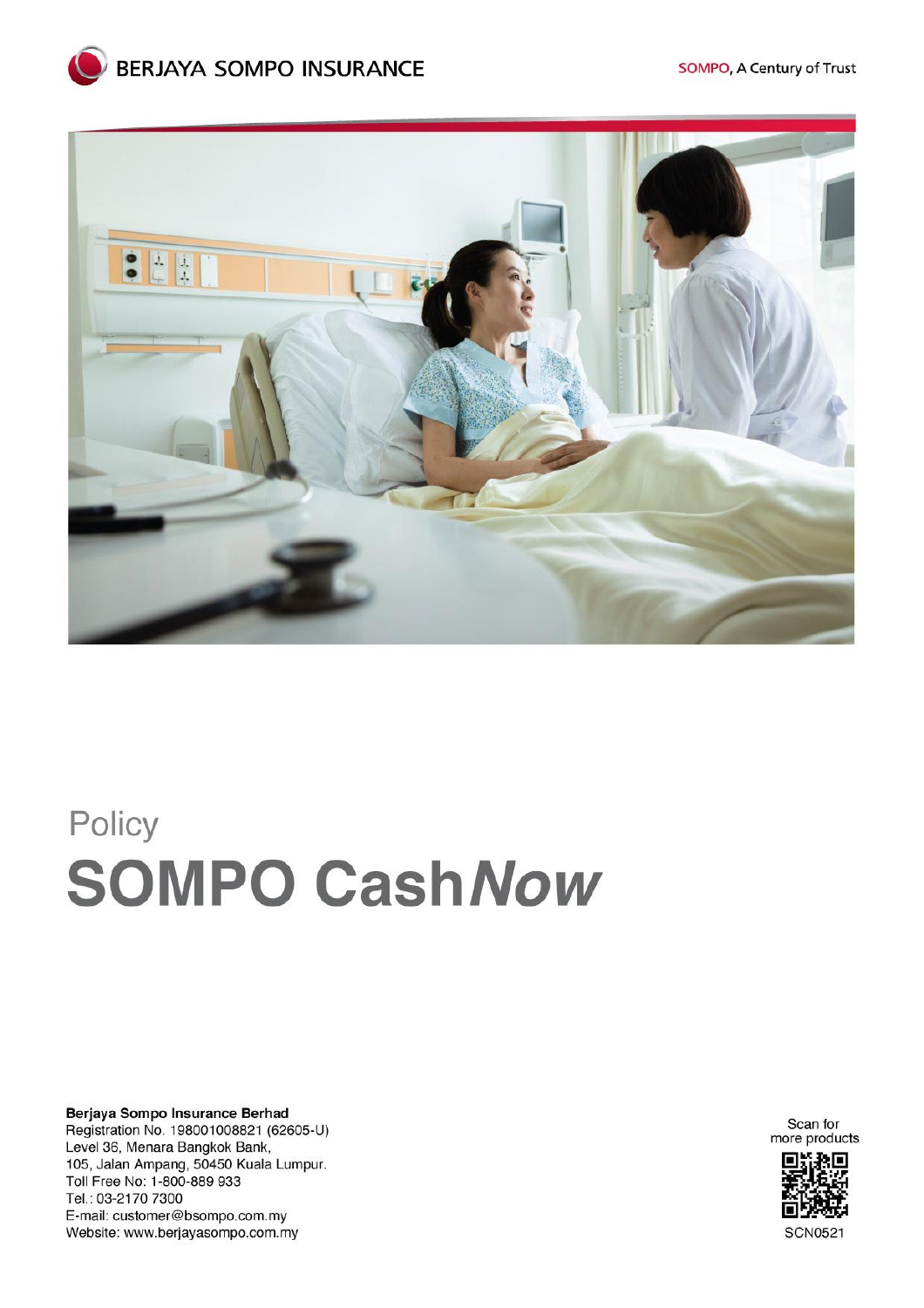# **Table of Contents**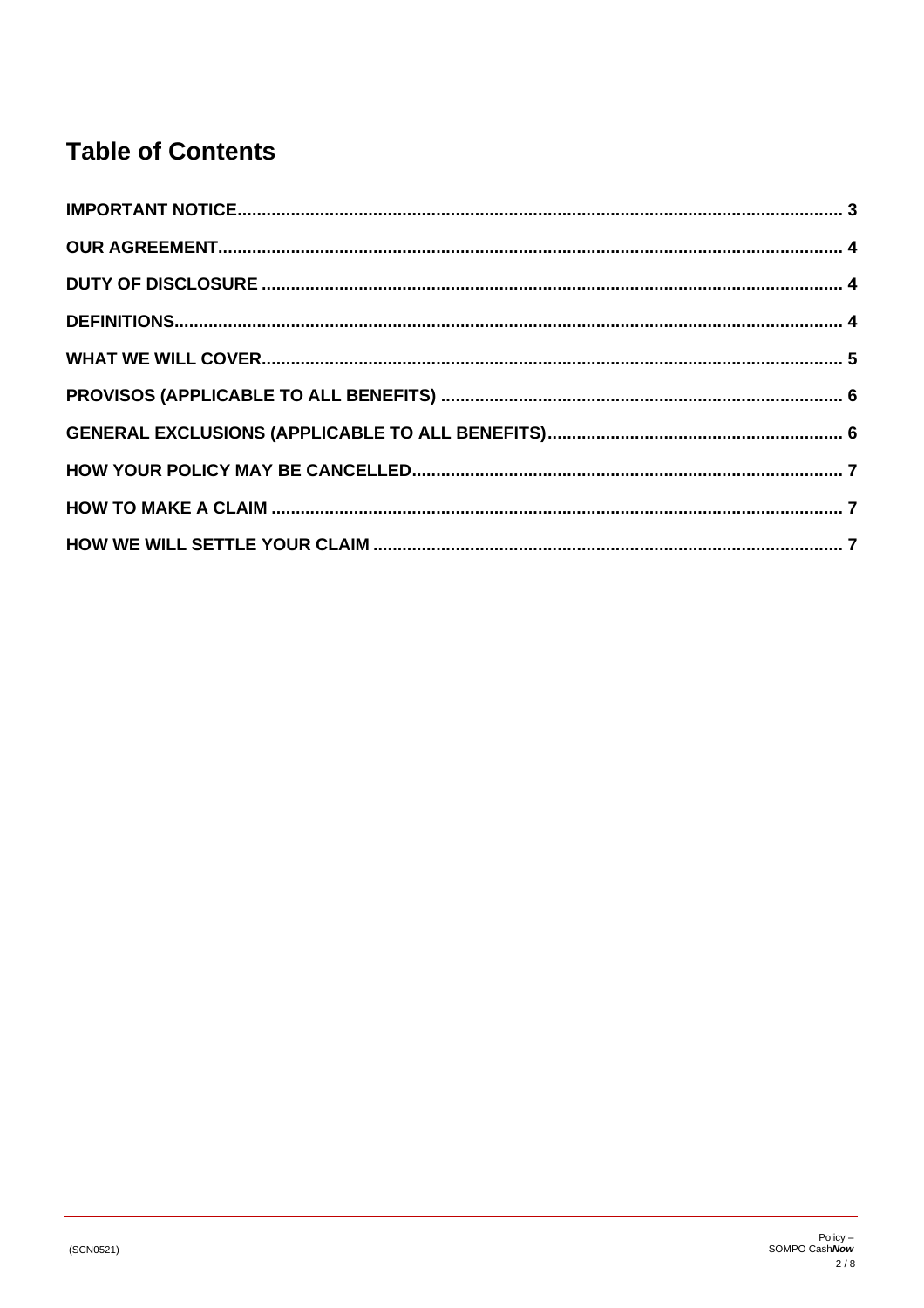#### **IMPORTANT NOTICE**

<span id="page-2-0"></span>This is **Your** SOMPO Cash*Now* Policy. **You** should satisfy yourself that this Policy will best serve your needs. **You** should read and understand the Policy terms, conditions and warranties and discuss with with **Us** directly for more information and/or to clarify any doubts **You** may have, before **You** purchase this Policy.

**You** must fully observe and fulfil the terms, conditions and warranties of this Policy to enjoy the coverage provided. If **You** have any questions after reading these documents or if there are any change in **Your** circumstances that may affect the insurance provided, please notify **Us** immediately, otherwise **You** may not receive the benefits of this Policy.

Please read the terms and conditions of this Policy carefully, and of there is any error or misdescription, or if the cover is not in accordance with **Your** wishes, please return the Policy to **Us** immediately for amendment.

This Policy is also available in Bahasa Malaysia. If **You** require a version in Bahasa Malaysia, please contact **Our** offices nationwide or email **Us** a[t customer@bsompo.com.my.](mailto:customer@bsompo.com.my)

If **You** have any complaints relating to this Policy, please contact

#### **COMPLAINTS UNIT – CUSTOMER SERVICE CENTRE**

Berjaya Sompo Insurance Berhad Registration No. 198001008821 (62605-U) Level 36, Menara Bangkok Bank 105 Jalan Ampang 50450 Kuala Lumpur Tel : 03-2170 7300 Tol Free : 1-800-889-933 Fax : 03-2170 4800 Email : [customer@bsompo.com.my](mailto:customer@bsompo.com.my)

If **You** are not happy with **Our** response, **You** may opt to contact either:

#### **OMBUDSMAN FOR FINANCIAL SERVICES**

Level 14, Main Block Menara Takaful Malaysia 4, Jalan Sultan Sulaiman 50000 Kuala Lumpur Tel Fax E-mail Website : 03-2272 2811 : 03-2272 1577 [: enquiry@ofs.org.my](mailto:enquiry@ofs.org.my) : www.ofs.org.my

**LAMAN INFORMASI NASIHAT DAN KHIDMAT (LINK)**

Bank Negara Malaysia Ground Floor, Blok D Jalan Dato Onn 50480 Kuala Lumpur Tol free General Line Fax Email eLINK SMS : 1-300-88-5465 : 603-2698-8044 / 2698 9044 / 9179 2888  $.03 - 2174$  1515 [: bnmtelelink@bnm.gov.my](mailto:bnmtelelink@bnm.gov.my) : telelink.bnm.gov.my : 15888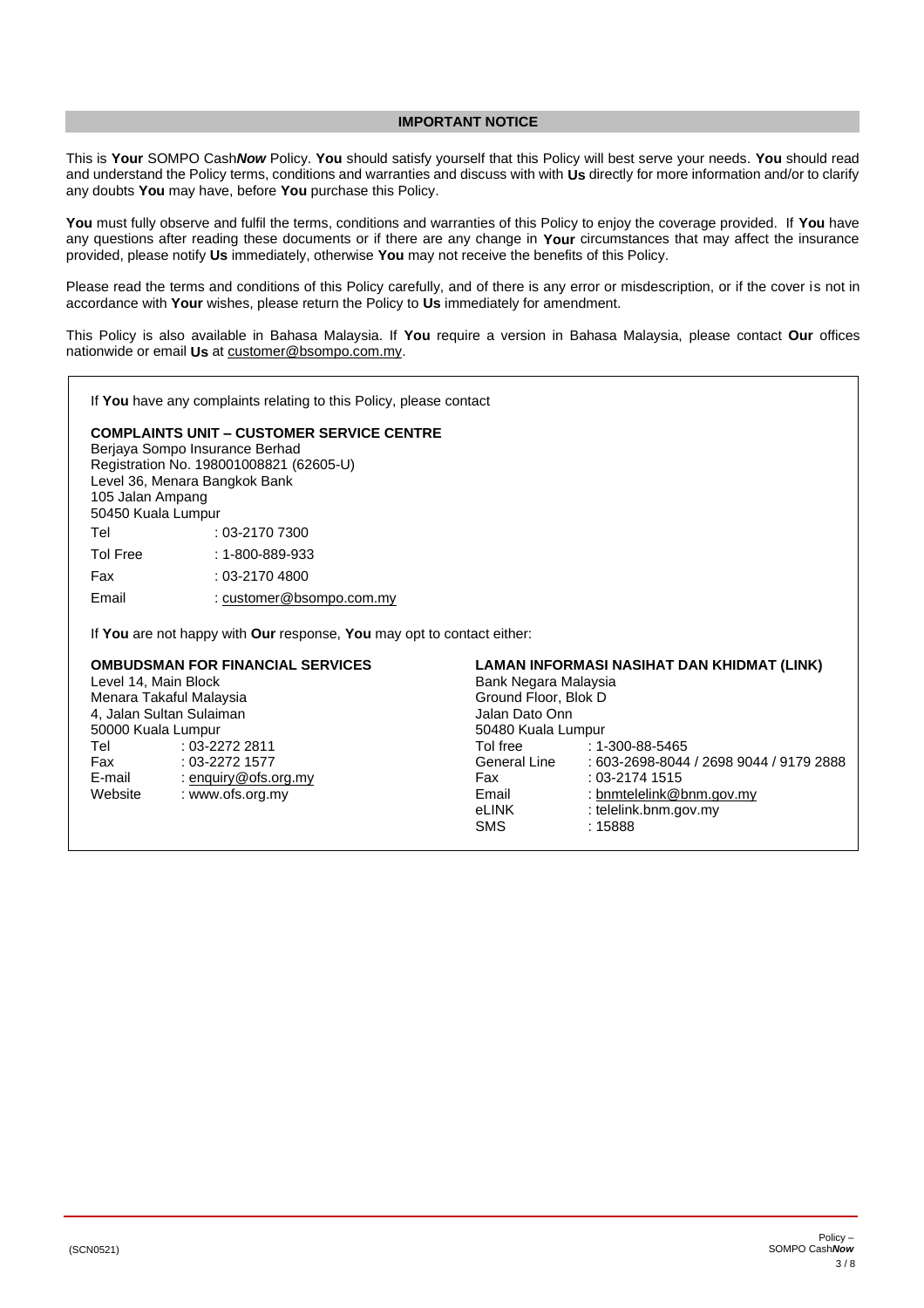#### **OUR AGREEMENT**

<span id="page-3-0"></span>This Policy, **Certificate of Insurance** and any **Endorsements** must be read together as they form **Your** insurance contract with **Us**. These documents reflect the terms and conditions of the contract of insurance as agreed between **You** and **Us** and are issued in consideration of the payment of premium as specified in the **Certificate of Insurance** and pursuant to the answers given when You applied for this Policy and any other disclosures made by **You** between the time **You** applied for this Policy and the time this insurance contract is entered into.

#### **DUTY OF DISCLOSURE**

<span id="page-3-1"></span>You have a duty to take reasonable care not to make any misrepresentation in answering the questions in the online Proposal Form i.e. **You** should answer the questions fully and accurately. Failure to take reasonable care in answering the questions may result in avoidance of **Your** insurance contract, refusal or reduction of **Your** claim(s), change of terms or termination of **Your** insurance contract. In the event of any pre-contractual misrepresentations made in relation to **Your** answers and disclosures, only remedies in Schedule 9 of the Financial Services Act 2013 will apply.

**You** have a duty to tell **Us** immediately if at any time after **Your** contract of insurance has been entered into, varied or renewed with **Us**, any of the information given when **You** applied for this insurance is inaccurate or has changed.

At the point of purchasing this insurance and at any point during the validity of this insurance contract, **You** must immediately inform **Us** of any other insurance that **You** have bought which provides like or similar type of coverage to the items insured under this insurance contract.

#### **DEFINITIONS**

<span id="page-3-2"></span>Some words and expressions in this Policy has been printed in **bold** because they have been given specific meaning as follows:

#### **Accident**

A sudden, unintentional, unexpected, unusual and specific event that occurs at an identifiable time and place which shall, independently of any other cause, be the sole cause of **Injury**.

#### **Certificate of Insurance**

A document where **Your** personal information, **Period of Insurance**, coverage type, benefits, premium and sum insured are specified.

#### **Endorsement**

A written alteration to the information, terms, conditions or warranties of this Policy.

#### **Extreme Sports and Activities**

Any sport or sporting activity that is or may be highly dangerous (i.e. involves a high level of expertise, exceptional physical exertion, highly specialized gear or stunts) including but not limited to:

- a) Any speed contest or racing other than on foot;
- b) Mountaineering (reasonably requiring the use of ropes and guides), rock climbing, indoor climbing, abseiling or caving;
- c) Hiking or trekking in remote areas unless with licensed guides;
- d) Any activity involving **You** being airborne (whether suspended or not) including but not limited to parachuting, ballooning, hang gliding, sky diving or high diving, or flying except as a fare paying passenger in a scheduled carrier;
- e) Any underwater activities exceeding 50 meters deep which involve the use of underwater breathing apparatus, water-ski jumping or scuba diving, except where **You** possess a scuba diving certificate from a recognised professional scuba diving body;
- f) Soccer, rugby or American football; or
- g) Motocross, freestyle motocross or any forms of off-road motorcycling.

#### **Illness**

A physical condition marked by a pathological deviation from the normal healthy state manifesting itself during the currency of this Policy.

#### **Infectious Disease**

A disease that can be transmitted easily as stipulated by the applicable health authority.

#### **Injury**

A bodily injury caused solely by **Accident.**

#### **Medical Practitioner**

A medical practitioner qualified, registered and licensed to practice western medicine, by the appropriate health authority/medical council/professional body and who, in rendering such treatment, is practicing within the area and scope of his licensing and training of medical practice, provided that the **Medical Practitioner** is not **You**.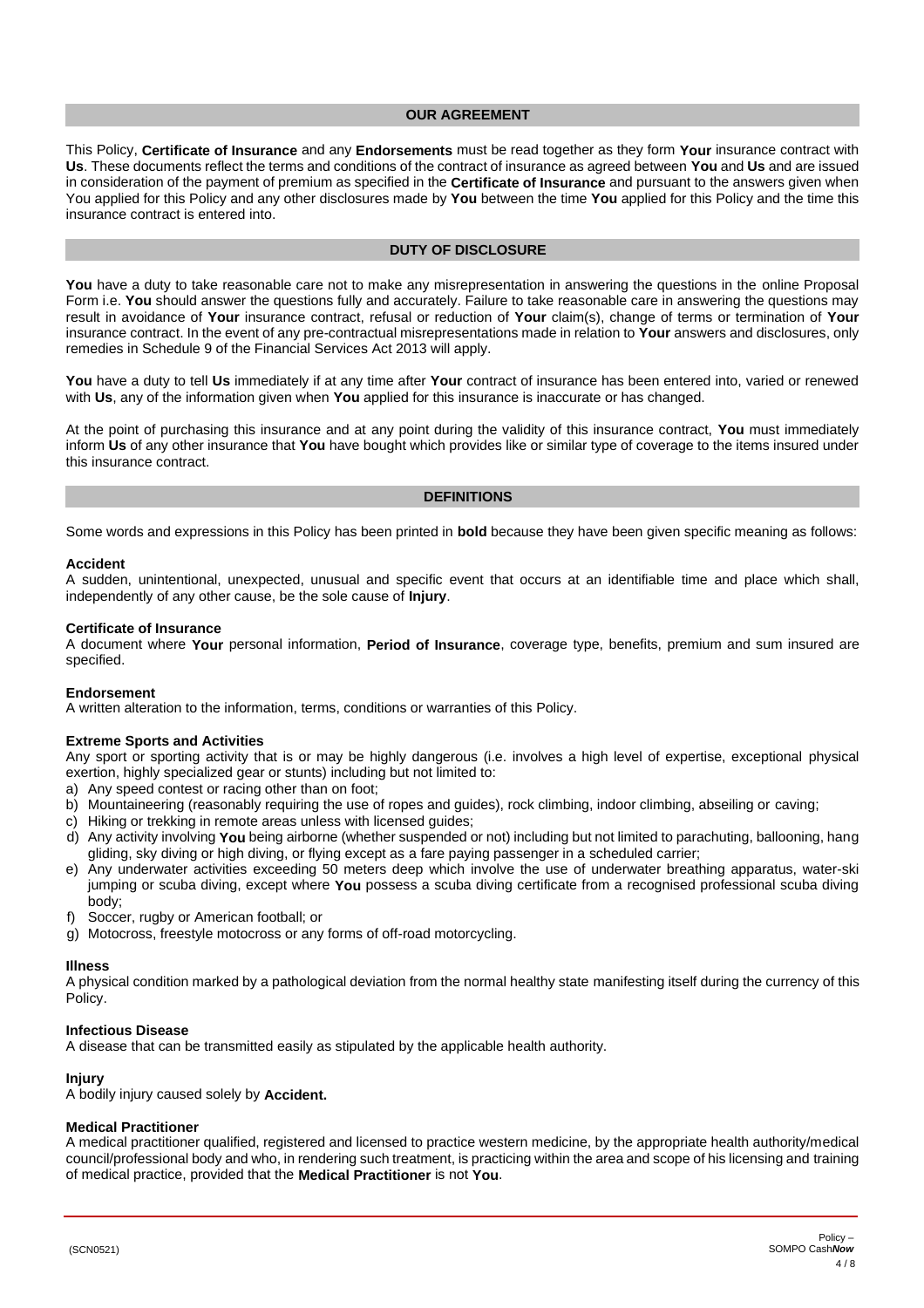# **Occupation Class**

**Class 1** – Professions involving non-manual, administrative or clerical work, solely in offices or similar non-hazardous places.

**Class 2** – Professions involving work of a supervisory nature or traveling outside office for business purposes but not involving manual work.

#### **Period of Insurance**

Duration of cover as stated in the **Certificate of Insurance**.

# **We/Our/Us/The Company**

Berjaya Sompo Insurance Berhad.

#### **You/Your/ Person Insured**

Person named in the **Certificate of Insurance**, who is aged between 19 and 45 years (both ages inclusive) and a Malaysian citizen, Permanent Resident, Work Permit Holder, Employment Pass Holder, Student Pass Holder or otherwise legally employed in Malaysia provided that the **Person Insured** is employed under the **Occupation Class**.

#### **WHAT WE WILL COVER**

<span id="page-4-0"></span>**We** agree to cover **Person Insured** for loss up to the amount stated in the **Certificate of Insurance**, subject to the conditions, exclusions and limitations of this Policy.

It is a fundamental and absolute condition of this Policy that the premium due must be paid and received by **Us** before the cover commences.

# **Schedule of Benefits:**

| <b>BENEFIT</b> |                                                                                        | <b>LIMIT PER PERSON</b>                      | <b>SUM INSURED (RM)</b> |               |               |  |  |
|----------------|----------------------------------------------------------------------------------------|----------------------------------------------|-------------------------|---------------|---------------|--|--|
|                |                                                                                        |                                              | Lite                    | <b>Basic</b>  | <b>Prime</b>  |  |  |
| 1.0            | <b>PERSONAL ACCIDENT</b>                                                               |                                              |                         |               |               |  |  |
| 1.1            | <b>Accidental Death</b>                                                                | One time                                     | 10,000                  | 15,000        | 20,000        |  |  |
| 1.2            | <b>Accidental Medical Expenses</b>                                                     | Per Accident                                 | 1,000                   | 1,500         | 2,500         |  |  |
| 2.0            | <b>LOCAL HOSPITAL INCOME</b>                                                           |                                              |                         |               |               |  |  |
| 2.1            | Hospital Income<br>(up to a maximum of 120 days per<br><b>Period of Insurance)</b>     | Per Day<br>Per Accident/ Illness             | 50<br>6,000             | 100<br>12.000 | 150<br>18,000 |  |  |
| 2.2            | <b>Hospital Allowance</b><br>(Hospitalisation due to Novel<br>Coronavirus (COVID-19))  | Lump sum payment/<br>Per Period of Insurance | 1,000                   | 3,000         | 5,000         |  |  |
| 2.3            | Hospitalisation Income<br>(Hospitalisation due to COVID-19<br>Vaccination Side Effect) | Per Day<br>Per Illness                       | 100<br>1,000            | 100<br>1,000  | 100<br>1,000  |  |  |

# **Benefit 1 – Personal Accident**

**We** will pay for any **Injury** up to the limit specified in the **Certificate of Insurance** subject to the conditions, exclusions and limitations of this Policy:-

#### **Benefit 1.1 – Accidental Death**

Death due to **Accident** which occured during the **Period of Insurance**.

#### **Benefit 1.2 – Accidental Medical Expenses**

Necessary and reasonable fees, charges or expenses (including the actual costs of obtaining the medical and/or post mortem report(s)) incurred for medical or surgical procedures attended by a **Medical Practitioner** provided that the first expense is incurred within 14 days from the date of **Accident**. This Benefit is payable on a reimbursement basis subject to the submission of medical report(s) and original receipts for medical expenses incurred.

#### **Benefit 2 – Local Hospital Income**

**We** will pay for each 24 hours of hospital confinement in any registered hospital in Malaysia due to **Your Injury** or **Illness** subject to a minimum period of hospitalisation of 72 hours from the time of admittance into hospital and unless due to **Illness** where coverage only starts 14 days after commencement of the **Period of Insurance**, such hospitalisation recommendation must be made by the attending **Medical Practitioner**.

#### **Benefit 2.1 – Hospital Income**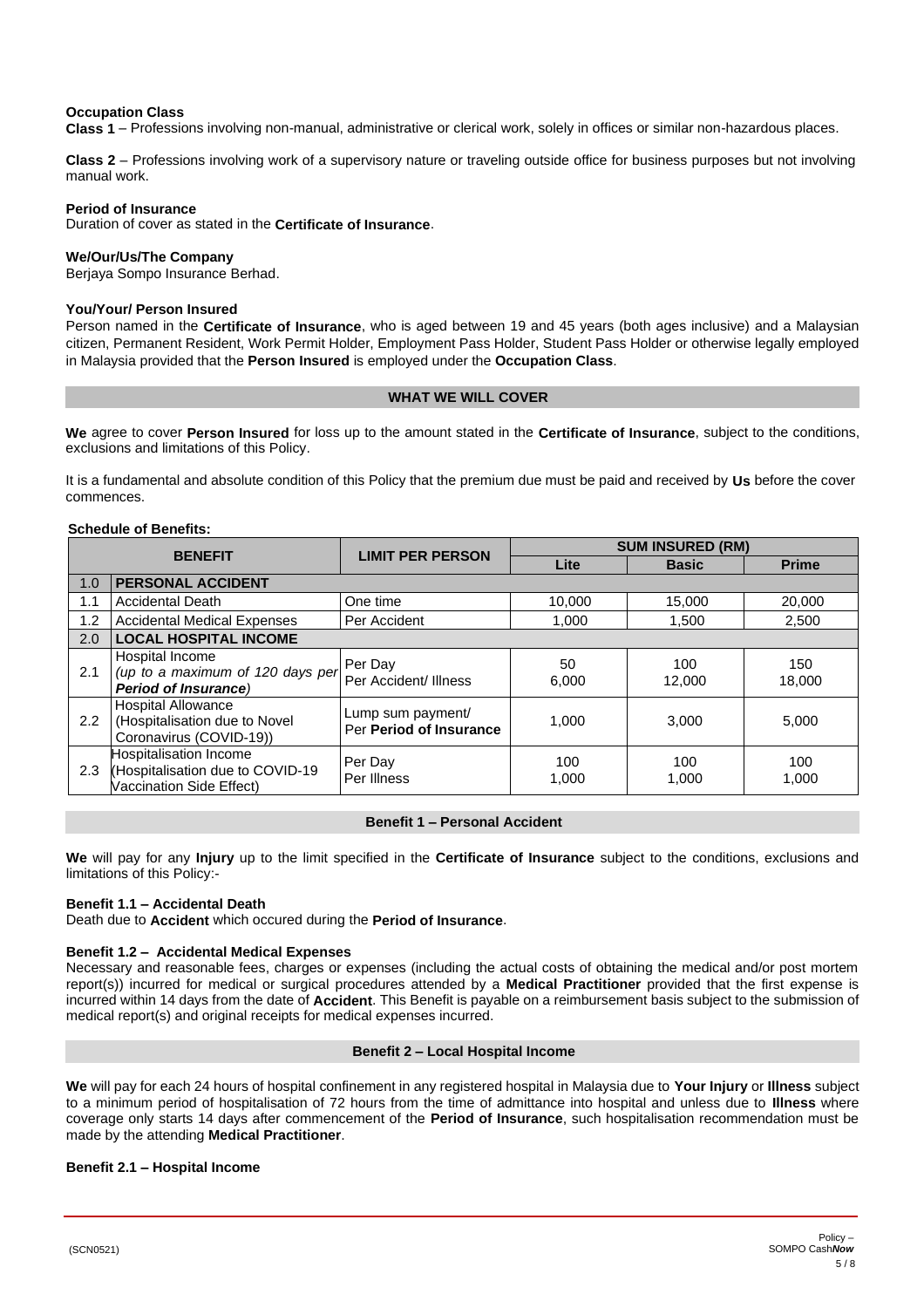**We** will pay **You** up to the respective limits specified in the **Certificate of Insurance** for each 24 hours of hospital confinement (up to a maximum of 120 days for each **Period of Insurance**).

# *Exclusion applicable to Benefit 2.1*

*We will not pay for any Illness due to Infectious Disease which is announced or notified as an epidemic by the applicable health authority or the World Health Organisation (WHO). The cover for the Infectious Disease declared as epidemic or pandemic shall cease from the date of such announcement or notification and will be reinstated when the declaration by the WHO or the applicable health authority, is lifted.*

# **Benefit 2.2 – Hospital Allowance (Hospitalisation due to Novel Coronavirus (COVID-19)**

In the event **You** are hospitalised due to the Novel Coronavirus (COVID-19), **We** will pay **You** a lump sum up to the maximum amount specified in the **Certificate of Insurance** provided that **You** do not have any pre-existing conditions or symptoms identified by the WHO, relating to and/or associated with the Novel Coronavirus (COVID-19) prior to the **Period of Insurance** and/or the Waiting Period.

#### **Benefit 2.3 – Hospitalisation Income (Hospitalisaton due to COVID-19 Vaccination Side Effect)**

**We** will pay RM100.00 per day for the period of hospitalisation not exceeding 10 days as a result of **Illness** due to side effects of the COVID-19 vaccination.

#### **PROVISOS**

- <span id="page-5-0"></span>1) **You** are restricted to Benefits 1.1 should **You** reside or travel outside of Malaysia, Singapore, Brunei Darussalam and Thailand for more than 90 consecutive days during the **Period of Insurance.**
- <span id="page-5-1"></span>2) Either Benefit 2.1, 2.2 or 2.3 only shall be payable for the same period of hospitalisation.

# **GENERAL EXCLUSIONS (APPLICABLE TO ALL BENEFITS)**

This Policy does not cover/pay for claims:

- 1) Directly or indirectly caused by or resulting from:
	- a) **Your** pre-existing physical or mental defect or infirmity;
	- b) **Your** suicide or attempted suicide, intentional self-injury, wilful exposure to danger (other than in an attempt to save human life), or the commission of any criminal acts;
	- c) **Your** bacterial or viral infections due to any disease or sickness, medical or surgical treatment (except as covered under this Policy);
	- d) **You** being under the effect or influence of alcohol or drugs, unless the drug is taken in accordance with an authorised medical prescription;
	- e) Acquired Immune Deficiency Syndrome (AIDS) or AIDS Related Complex (ARC) and HIV related diseases or any sexually transmitted diseases and/or mutant derivatives or variations however caused;
	- f) **Your** pregnancy, child birth (including surgical delivery), abortion, miscarriage and its related complications except miscarriage due to bodily injury as a direct result of an **Accident**;
	- g) **You** travelling against medical advice; or
	- h) **Your** mental illness, psychotic, depression, stress, anxiety or nervous disorders, (including any neuroses and their physiological or psychosomatic manifestations).
- 2) Due to **Your** death or any other loss sustained by **You**:
	- a) while riding or pillion riding on a two-wheeled motor vehicle as a sport and/or **You** do not wear an approved crash helmet and/or do not possess a valid driving license; or
	- b) while using wood-working machinery driven by mechanical power except portable tools applied by hand and used solely for private purposes without reward.
- 3) Directly or indirectly occasioned by, happening through, or in consequence of:
	- a) Engaging in sports or games in a professional capacity or where **You** would or could earn income or remuneration, sponsorships, donations or any other form of financial rewards from engaging in such sports or games; or
	- b) **Your** participation in **Extreme Sports and Activities**.

#### 4) Arising from:

- a) Offshore activities such as diving, mining, oil rigging, aerial photography or handling of explosives;
- b) Air travel other than as a fare-paying passenger in a licensed chartered aircraft, public scheduled commercial flight, chartered flights or commercial heliports;
- c) **Your** participation in any illegal activities, loss resulting directly or indirectly from action taken by Government Authorities including confiscation, seizure, destruction and restriction;
- d) Employment on merchant vessels or as a manual labour; naval, military or air force service or operations, regular or temporary, military or police duties; overseas secondment as part of **Your** occupation; manual work in connection with any trade, employment or profession;
- e) Survey of offshore installations or facilities under construction including survey from aerial conveyance;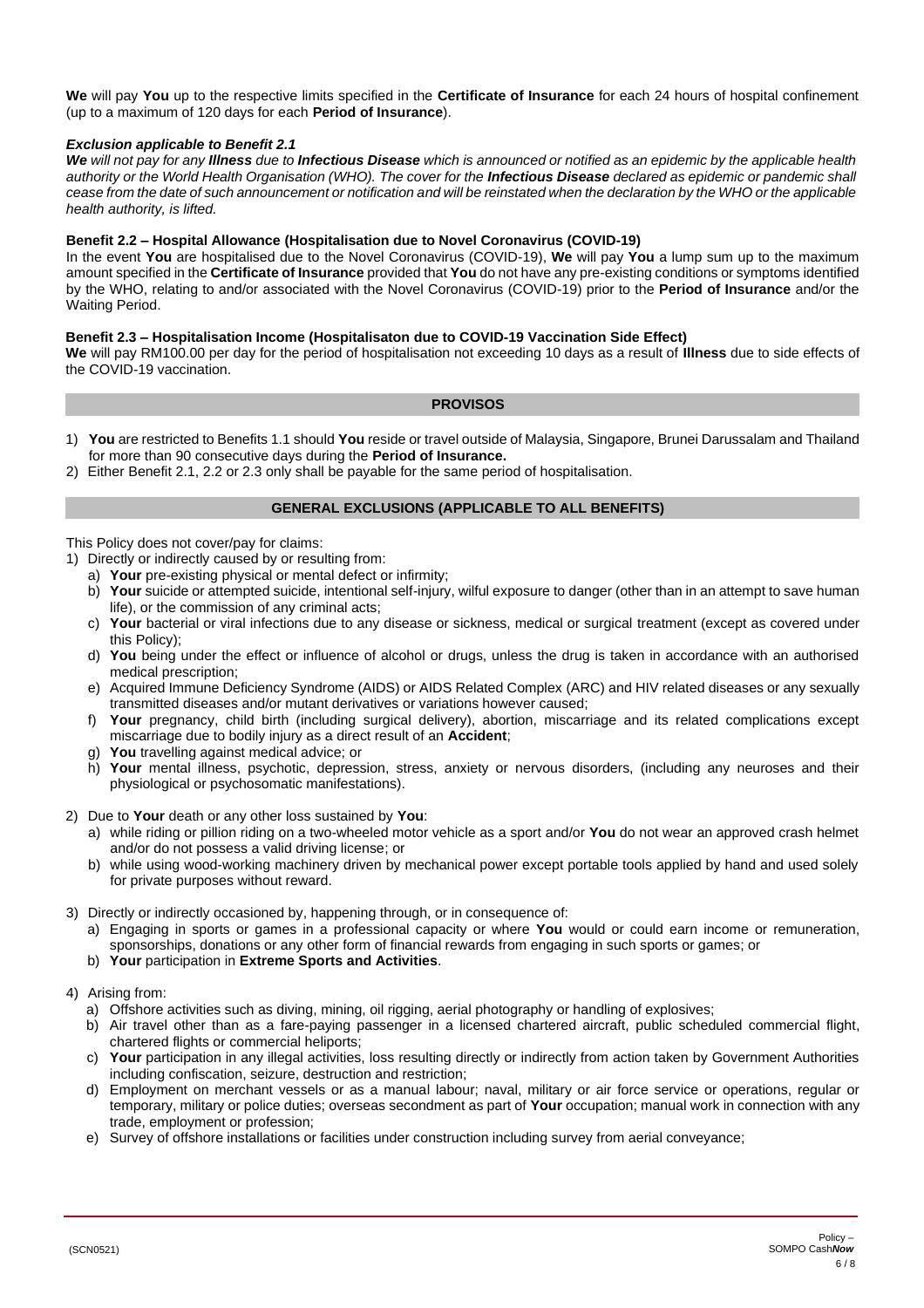- f) War, invasion, act of foreign enemy hostilities (whether war is declared or not), rebellion, revolution, insurrection, military or usurped power or confiscation or nationalization or requisition or destruction or damage to property under the order of any government or public or local authority;
- g) Any loss or expenses in connection with or is contributed by **You** undertaking any trip following the warning of any intended strike, riot or civil commotion, or impending natural disaster through or by general mass media or act of terrorism;
- h) Ionising radiations or contamination by radioactivity from any irradiated nuclear fuel or from any nuclear waste from the combustion of nuclear fuel; or
- i) Radioactive, toxic, explosive or other hazardous properties of any explosive nuclear assembly, or of its nuclear component.

#### **HOW YOUR POLICY MAY BE CANCELLED**

<span id="page-6-0"></span>**You** may cancel this Policy at any time by giving **Us** notice in writing. Such notification shall become effective from the date **We**  receive the notice or the date specified in **Your** notice, whichever is later. **We** will refund the pro-rated premium to **You** for the unexpired **Period of Insurance**, provided no claims have been made under the Policy and subject to a minimum premium of RM25.00.

**We** may cancel this Policy by giving **You** 7 days' notice in writing via email to **Your** last email address known to **Us,** and refund the pro-rated premium to **You** for the unexpired **Period of Insurance**.

# <span id="page-6-1"></span>**[HOW TO MAKE A CLAIM](file:///C:/Users/ymngiam/AppData/Local/Packages/Microsoft.Office.Desktop_8wekyb3d8bbwe/AC/INetCache/Content.Outlook/WJNTQBTX/Ultima%20V3%20PW.%20Simplification%20%20ENG%20(UW%2016042020)_MSC-%20V1.docx)**

# **Notice and Proof of Claim:**

Any occurrence which may result in a claim must be reported to **Us** in writing within 30 days after it occurs and

- 1) **You** shall without delay obtain and act upon the advice of a **Medical Practitioner**.
- 2) All **Certification, Information And Evidence** shall be furnished to **Us.**
- 3) **We** shall not be liable for any death or loss if the claim is not reported to **Us** within 30 days after the **Accident** or date of admission due to **Illness**.

You may email the documents to **Us** at [customer@bsompo.com.my](mailto:customer@bsompo.com.my) or deliver the same to **Our** Customer Service Centre at Level 36, Menara Bangkok Bank, 105, Jalan Ampang, 50450 Kuala Lumpur.

Please note that, **We** may request additional information when required. **Your** early response will expedite the processing of **Your** claim.

# <span id="page-6-2"></span>**[HOW WE WILL SETTLE YOUR CLAIM](file:///C:/Users/ymngiam/AppData/Local/Packages/Microsoft.Office.Desktop_8wekyb3d8bbwe/AC/INetCache/Content.Outlook/WJNTQBTX/Ultima%20V3%20PW.%20Simplification%20%20ENG%20(UW%2016042020)_MSC-%20V1.docx)**

#### **Misrepresentation/Fraud**

This Policy shall be void in any of the following circumstances:

- 1) If **Your** application or declaration is untrue in any respect;
- 2) If any material fact affecting the risk is incorrectly stated or omitted by **You**;
- 3) If this insurance or its renewal shall have been obtained through any misstatement, misrepresentation or suppression;
- 4) If any false declaration, false statement, fraudulent or exaggerated claim made by **You**.

#### **Certification, Information and Evidence**

Any document (certificates, information, medical reports and evidence) as required by **Us** shall be furnished at **Your** expense, and in such a form that **We** may require.

#### **Governing Law**

This Policy shall be governed by and interpreted in accordance with Malaysian law.

#### **Jurisdiction**

Any disputes relating to this Policy must be submitted to the exclusive jurisdiction of the courts in Malaysia.

# **Waiting Period**

Coverage due to **Illness** for Benefit 2 will only start 14 days after the commencement of the **Period of Insurance**.

#### **Other Insurance**

If there are any other policies covering the same or part of the same loss, damage or liability, **We** will only pay a share of the total loss, damage or liability proportionally.

#### **Interested Parties**

We shall unless otherwise expressly provided by **Endorsement** be entitled to treat **You** as the absolute owner of this Policy and shall not be bound to recognise any equitable or other claim to or interest in the Policy and the receipt by **You** or **Your** legal personal representatives alone shall be an effective discharge of all **Our** obligations and liabilities under this Policy.